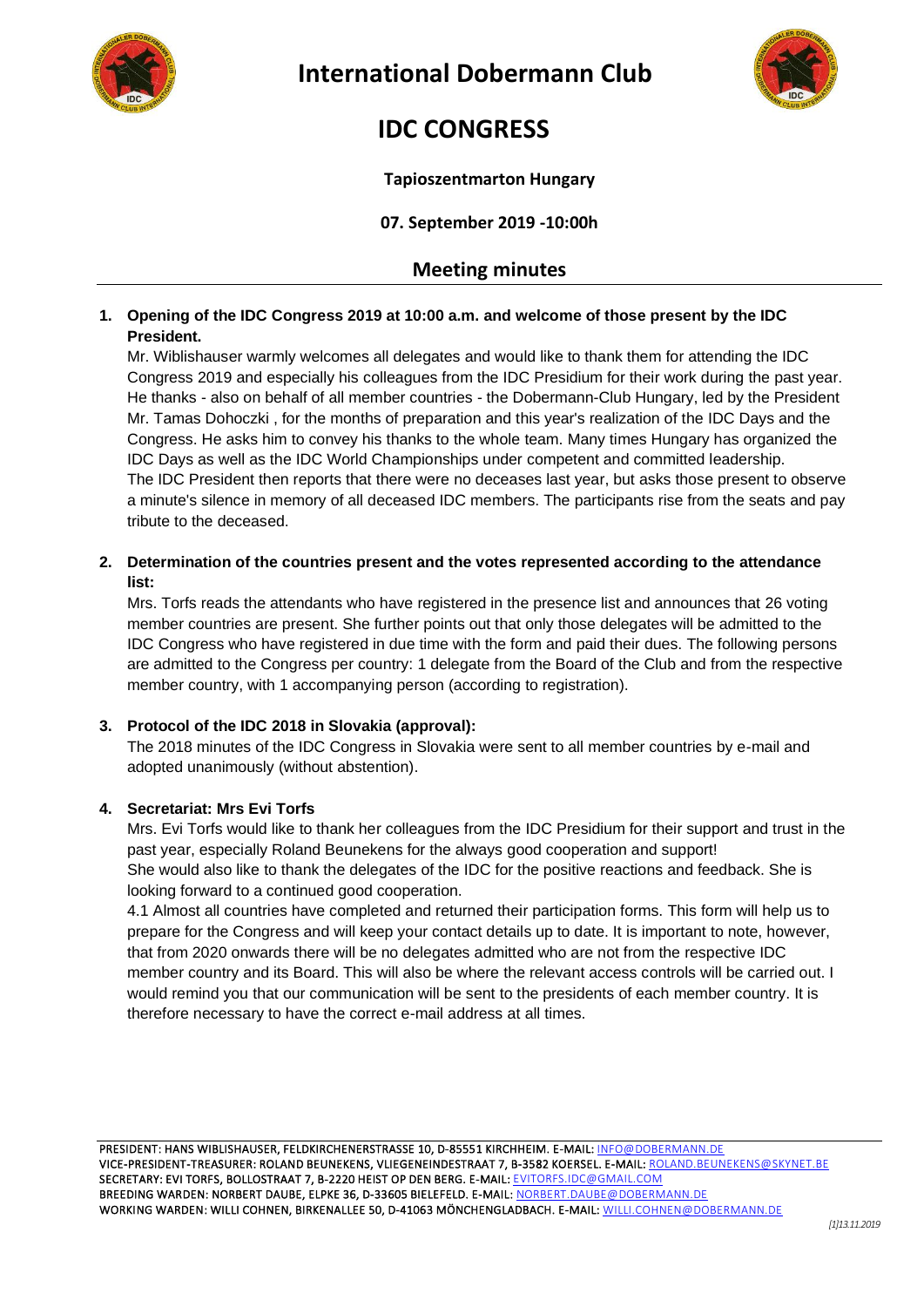



# **IDC CONGRESS**

#### **Tapioszentmarton Hungary**

### **07. September 2019 -10:00h**

## **Meeting minutes**

4.2 Our member country Brazil has applied to change its membership from Dobermann Club Sao Paulo to CBRD (Brazilian Dobermann Breed Council). Due to changes in the cynological landscape in Brazil, the Dobermann Club of Sao Paulo has been dissolved. If there are any questions about this change, we are sure that Mrs. Gris Goncalves will be happy to answer them.

There are no questions. The amendment is adopted unanimously (without abstention).

#### **5. Cash report / IDC finances: Mr Roland Beunekens**

Mr. Beunekens reports on the income and expenses in his cash report and gives insight into the cash documents. The discharge of the IDC Presidium was unanimous.

Also after several appeals at each congress, no delegate registered this time to see the cash report. It is to be pointed out again that each member country has the possibility to examine the finances. This after registration and in order to save costs, on the day before the congress.

Accounts receivable on 31.08 : Russia and Israel. According to these country delegates it is not possible to make a bank transfer. Mr Beunekens points out that international payments have existed for years. In special cases it is also possible to pay the contribution one year in advance. The annual fee is  $\epsilon$  150.00/per association  $+\epsilon$  0.75/per association member and must be paid on the basis of the actual number of members. Currently there are no outstanding contributions for the year 2019.

#### **6. IDC Mitgliedschaft**

#### **New admissions, applications: Canada + Albania**

There are two applications for admission as IDC member countries. All applicant countries are represented by the country presidents or their delegates. Mr. Beunekens asks those present to briefly introduce themselves.

After the presentation, Mr. Wiblishauser asks the delegates to vote for admission. The election results:

- 1. Canada: Provisional admission unanimous (without abstention)
- 2. Albania: Provisional admission unanimous (without abstention)

The IDC President thanked the IDC member countries for their agreement, warmly welcomed the two new IDC members, looked forward to constructive cooperation, and wished them every success.

Scotland and Turkey are now officially accepted as members of the IDC after a two-year probationary period. (Azerbaijan was unfortunately not represented).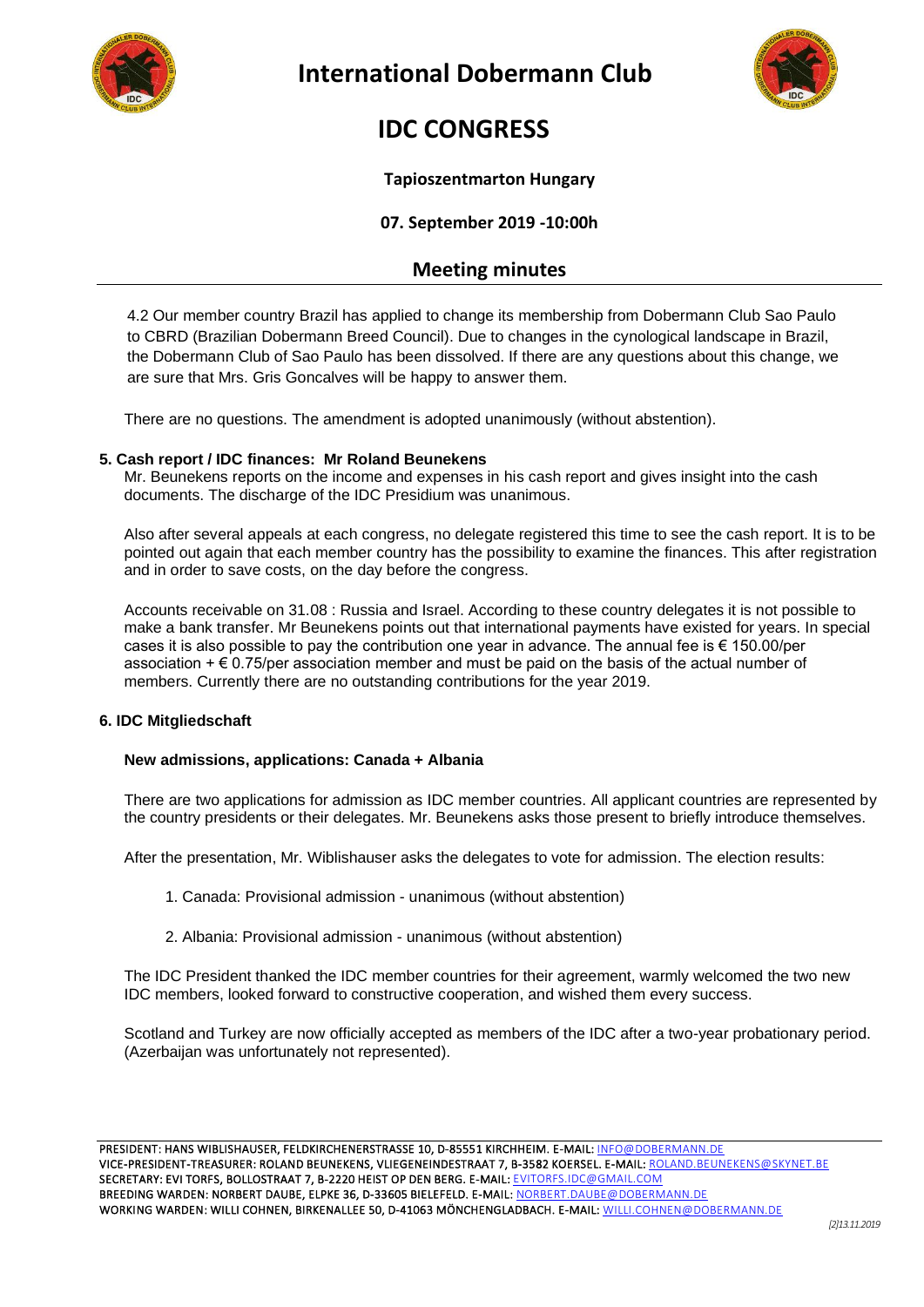



# **IDC CONGRESS**

#### **Tapioszentmarton Hungary**

**07. September 2019 -10:00h**

### **Meeting minutes**

| 7. Annuel report of the IDC President:             | - Hr. Hans Wiblishauser - Report in annex |
|----------------------------------------------------|-------------------------------------------|
| 8. Annuel report of the IDC breeding warden:       | - Hr. Norbert Daube – Report in annex     |
| 9. Annuel report of the IDC working trials warden: | - Hr. Willi Cohnen – Report in annex      |

#### **10. Proposals & Topics:**

In 2017 it was announced that as of 01.01.2020 only dogs whose parents can prove a "German" ZTP and a BH (companion dog test) can start at the ZTP (so far the HD proof of both parents was sufficient). This new regulation from 2020 was developed from the knowledge that in many countries - due to the lack of necessary controls - Doberman dogs are bred for which, for example, one parent of a ZTP was assessed as "unfit for breeding". It was noticed that offspring of dogs assessed as "unfit for breeding" (= not approved for breeding) are again registered for a ZTP, since so far only the HD evaluation of the parent animals has to be submitted as proof for the registration for a ZTP. In order to maintain the health of our breed and the quality of the Dobermann breeding, it is indispensable to take these measures and to enable an internationally uniform control for the breeding.

3 countries have asked for this decision to be suspended. These member countries justify their wishes with the following arguments:

A: Israël - wishes an extension until the end of 2022, as the last ZTP took place there in 2017 and the implementation is difficult.

B: Greece: wants an extension for 3 years. The last ZTP took place in 2009.

C: Italy fears a drastic reduction in genetic variability. Difficulties are feared for dog owners from countries that carry out fewer ZTP's, as well as for the national Dobermann clubs, where the Kennel clubs set the standards. Italy wants the recognition of national breeding certificates.

The different positions of the member countries are discussed. There would be large problems with the national Kennel clubs, which do not approve a conversion of the ZTP changes.

The IDC Presidium assesses the arguments put forward:

A: Since Israël, as a small country with relatively few participants, can only carry out ZTP's sporadically, the regulation of the "newly added member states" could take effect for the time being (ZTP start if HD can be proved for both parents).

B: Like A, if one ZTP is carried out per year in the future. An exception for the HD evaluations has already been made here (German expert).

C: a) A "reduction of the genetic variability" takes place - if at all at present only in Germany - because there already the BH and the ZTP are obligatory in the demanded way as breeding requirements and have been carried out for years. In all other countries it is also possible to breed without proof of ZTP.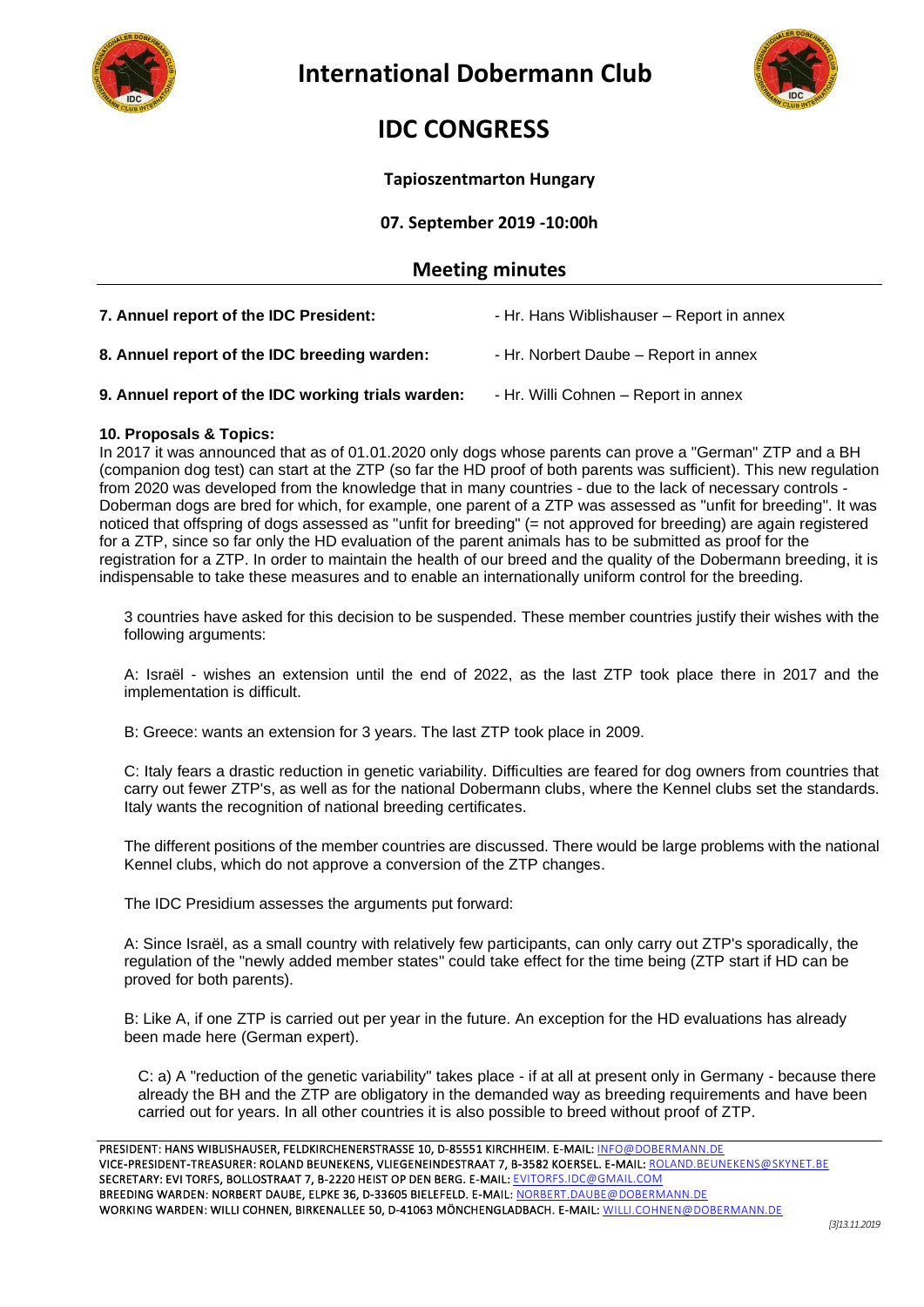



# **IDC CONGRESS**

#### **Tapioszentmarton Hungary**

**07. September 2019 -10:00h**

## **Meeting minutes**

b) For such affected countries, exemptions such as Israël, Greece, could be granted under application/reasons. However, this cannot be applied on a flat-rate basis for all countries.

(c) Kennel clubs do not require ZTP as a condition for breeding Dobermann. Difficulties are not apparent. In this respect a ZTP is an offer for the members of the Dobermann clubs. Also no increased risk of DCM disease is to be expected. Then Germany would be extremely affected, about which there are no numbers and proofs. Particularly the ZTP with the corresponding controls can possibly minimize this disease in the future. According to Mr. Polifrone, especially in Italy all breeding dogs are tested for DCM by the ENCI. The ZTP would not change anything.

After the introduction of the new regulations for 2017, also all dogs should submit a companion dog test / BH from the own country for the ZTP, as it contains the ZTP order. Italy has already received an exemption until 31.12.2019 to settle this matter with the ENCI. (The BH is demanded anyway for the IGP by the FCI). Italy has not yet sent any feedback to the IDC. In addition, the IDC member countries have already agreed several times to send the national stud book to the IDC every year. Unfortunately, no such documents have been sent yet.

The IDC Presidium proposes to postpone the date for the following ZTP amendments:

"Puppies born before 31.12.2021, of which only one parent has ZTP, can carry out the ZTP according to the rules in force so far". During the vote this proposal is not supported by the majority and is rejected.

Then it is proposed and unanimously decided to postpone the measure to the next congress in 2020 and then to decide. Until then, the current regulation will apply:

ZTP start with HD proof of both parents according to ZTP regulations. The IDC Presidium is open to further discussion on this issue. However, the decisions taken here in Congress should then also be implemented, e.g. submission of the annual stud books, in order to obtain statistical figures on our international Dobermann population and genetic diversity. Because a healthy, vital and sporty Doberman is our common concern.

The members agree to negotiate once more with their kennel clubs, then to submit their comments and proposals in writing to the IDC Secretariat (evitorfs.idc@gmail.com) by August 1, 2020. Proposals submitted later will not be considered.

**It goes without saying that the IDC Executive Committee is endeavouring to support all countries and has again postponed this regulation for the time being for 1 year until 31 December 2020. This postponement means that until January 2021 all dogs can still participate in a ZTP which comply with the ZTP regulations and submit a correspondingly valid HD evaluation of both parent animals with the registration.**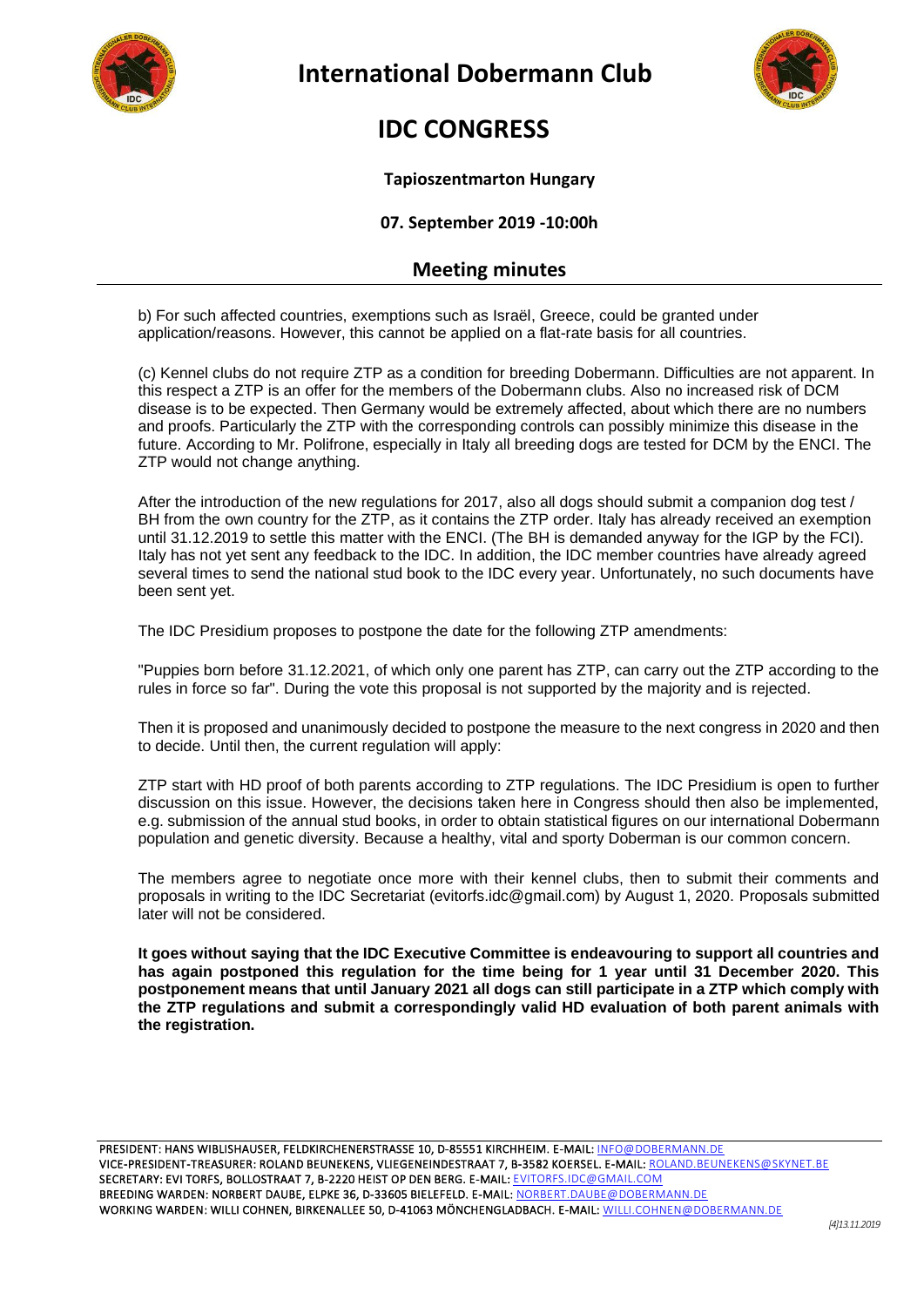



# **IDC CONGRESS**

### **Tapioszentmarton Hungary**

### **07. September 2019 -10:00h**

### **Meeting minutes**

The IDC presidium explained the events at the IDC show in Slovakia 2018. An exhibitor attacked and insulted a judge, a police operation was necessary, the event had to be interrupted for a long time. This caused considerable damage to both the organizer and the participants and violated all FCI exhibition rules. Therefore, the IDC Presidium has requested that exhibitors who violate the exhibition rules be banned from exhibiting at the IDC. Persons banned from exhibiting will be notified in writing to the future organizers. In this case it is a matter of: Darmati Sasa

#### **The vote is unanimous**

#### **11. Determination of the venues for IDC events:**

- 11.1 2020 IDC WM , Italy
- 11.2 2020 IDC Congress / Show, Kroatia
- 11.3 2021 IDC WM, Belgium
- 11.4 2021 IDC Congress / Show, Slovakia
- 11.5 2022 IDC WM + Congress / Show, The Netherlands
- 11.6 2023 IDC WM Poland
- 11.7 2023 IDC Congress / Show, Italy
- 11.8 2024 IDC WM + Congress / Show, Denmark

It is unanimously decided that from 2022 the IDC World Championship will take place on the first weekend in May and IDC Congress and IDC Show on the first weekend in September. This allows better planning for the organizers.

#### **12. Various:**

1. The representative of SDN (Netherlands) announces that the two Dutch clubs (SDN and DVIN) will work together to organise the IDC World Championship and Show in 2021.

 2. UKDA (England) presents his team and the successes already achieved. They ask the IDC Presidium to adapt the rules for participation in the IDC World Championships as follows: "Obligatory for qualification to accept participation in a national championship". Since not every country has the possibility to organize or conduct national championships, an amendment to the existing regulations is rejected.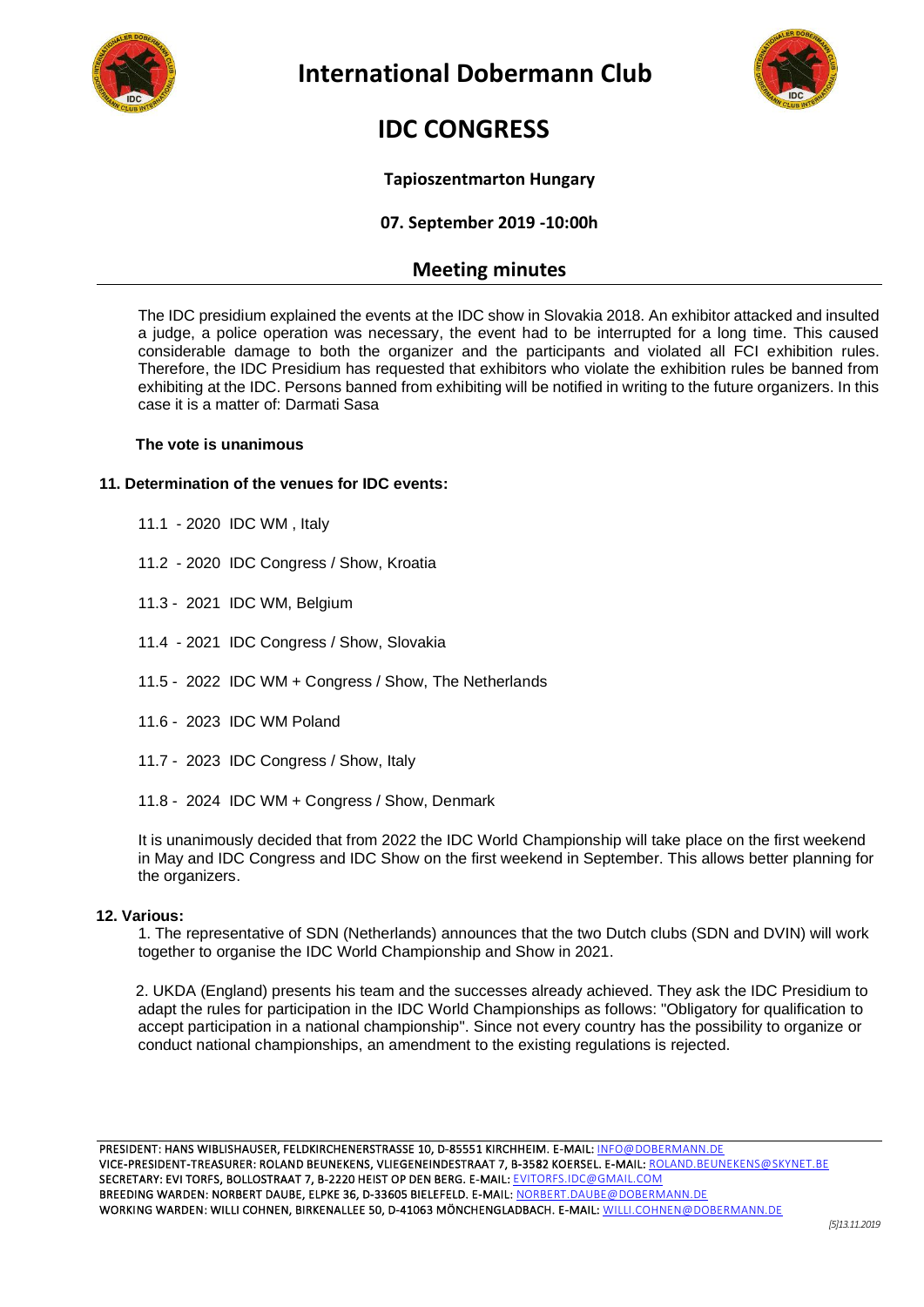



# **IDC CONGRESS**

#### **Tapioszentmarton Hungary**

**07. September 2019 -10:00h**

## **Meeting minutes**

3. Mr Beunekens also asked the OAL for an urgent solution to the problems between clubs in England. "We regularly receive e-mails from various parties, but we cannot intervene because of the national problems". He asked the OAL to contact him in order to solve the problems and report on the results.

#### **13. IDC President's closing word: Mr. Hans Wiblishauser**

Since there are no further questions, Mr. Wiblishauser would like to thank everyone for their participation and lively discussion.

He expressed his thanks for the long journeys and wished all participants particularly successful, unforgettable IDC Days 2019 and invited the members to the adjoining buffet.

The IDC Congress 2019 ended at 14:00.

*Date meeting minutes: 13/11/2019*

Evi Torfs – IDC Secretary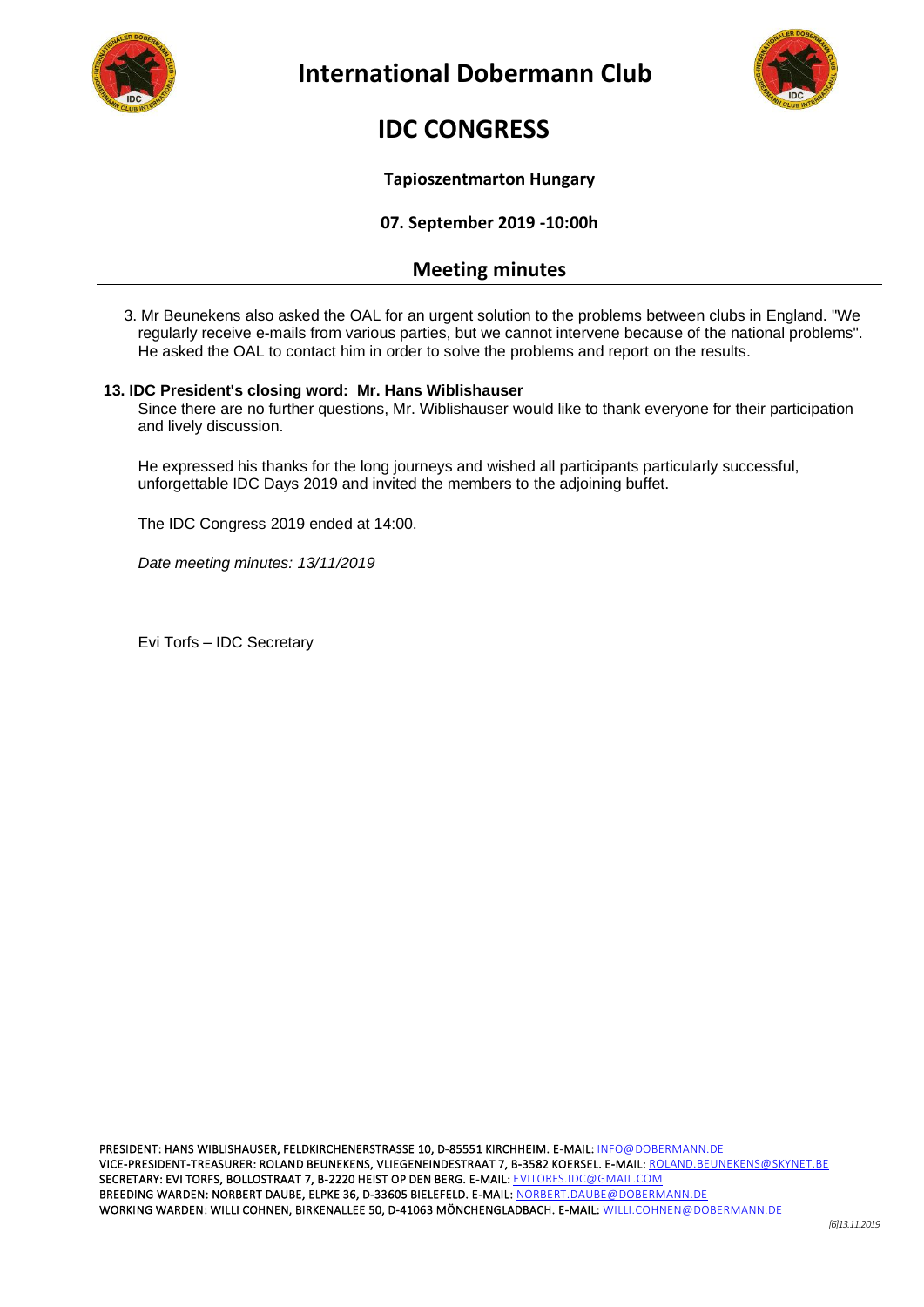



# **IDC CONGRESS**

**Tapioszentmarton Hungary**

**07. September 2019 -10:00h**

## **Meeting minutes**

| Confirmation of countries present and votes represented: |                                                                                       |  |
|----------------------------------------------------------|---------------------------------------------------------------------------------------|--|
| Belgium:                                                 | <b>Roland Beunekens</b>                                                               |  |
| <b>Brasil:</b>                                           | Gris Goncalves - Luciano Nogveira                                                     |  |
| Croatia:                                                 | <b>Miroslav Bedecovic</b>                                                             |  |
| <b>Czech MDSK:</b>                                       | Jan Ruzicka                                                                           |  |
| Denmark:                                                 | Hans Jorn Bentsen - Hanne Lundahl                                                     |  |
| Germany:                                                 | Hans Wiblishauser, Thomas Becht                                                       |  |
| Finland:                                                 | <b>Petra Parvaiien Tohmo</b>                                                          |  |
| <b>France DCF:</b>                                       | <b>Richard Bredin - Didier Tachain</b>                                                |  |
| Greece:                                                  | Vassilis Kounelas - Eleni Tsepopoulou                                                 |  |
| <b>Holland DVIN:</b>                                     | <b>Joke Havik</b>                                                                     |  |
| <b>Holland SDN:</b>                                      | Albert Verhoef - Tanja van Ingen                                                      |  |
| Hungary:                                                 | <b>Tamas Dohoczki</b>                                                                 |  |
| <b>IDC-Board:</b>                                        | Hans Wiblishauser, Roland Beunekens, Evi Torfs, Norbert Daube,<br><b>Willi Cohnen</b> |  |
| Israel:                                                  | <b>Yossi Grados</b>                                                                   |  |
| Italy:                                                   | Attilio Polifrone - Bricci Barbara                                                    |  |
| Ireland:                                                 | <b>Dean Spires</b>                                                                    |  |
| Latvia:                                                  | <b>Andrejs Petrovskis</b>                                                             |  |
| <b>Mexico:</b>                                           | Thorsten Chutch - Graciela Valdes                                                     |  |
| Norway:                                                  | Lisbet Karlsen - Bente Line Nordtveit                                                 |  |